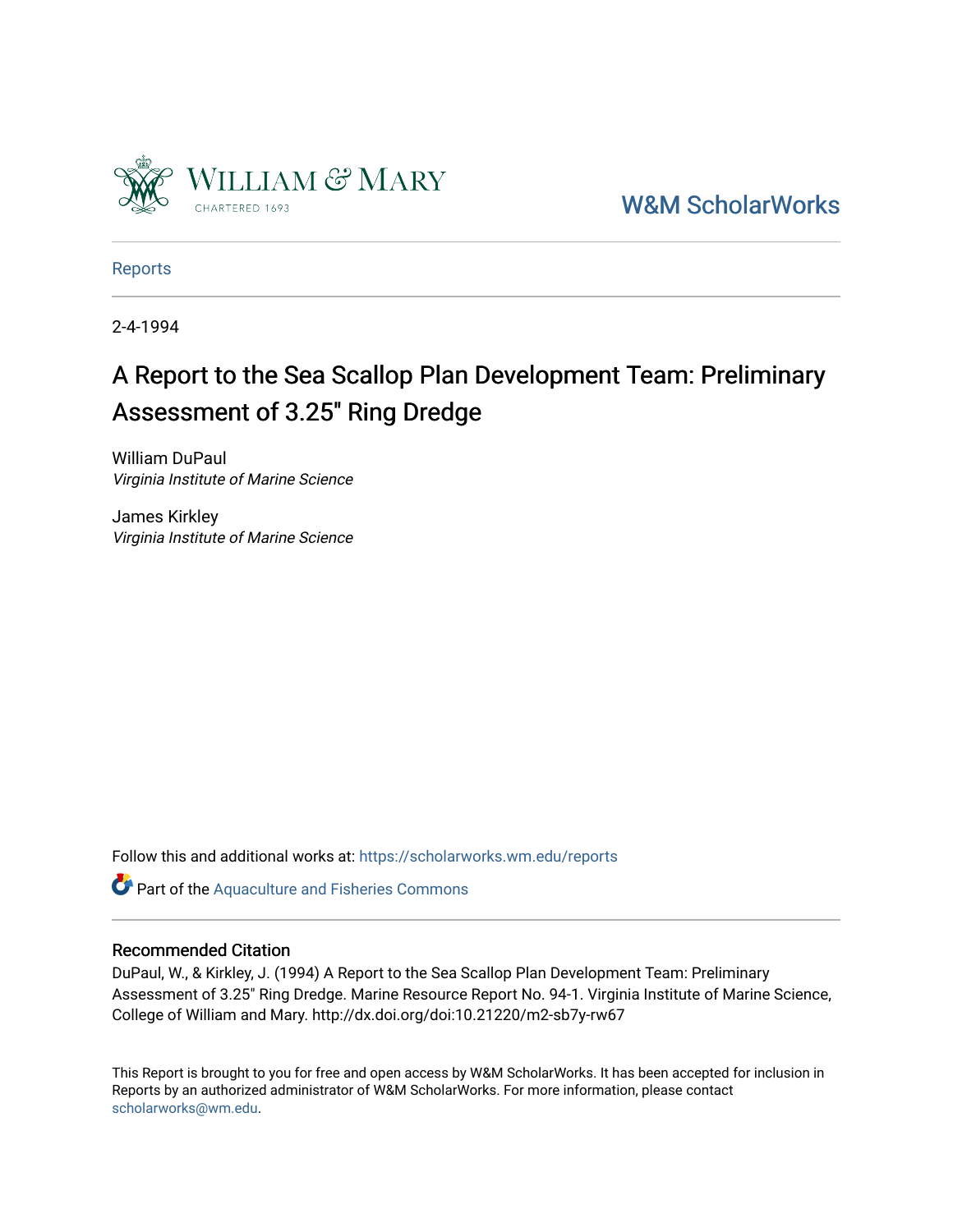### A REPORT TO THE

!, >

## **SEA SCALLOP PLAN** DEVELOPMENT **TEAM: PRELIMINARY ASSESSMENT** OF 3.25" **RING** DREDGE

#### **Presented by**

**William DuPaul1 and James Kirkley2 Sea Grant Marine Advisory Program Virginia Institute of Marine Science College of William and Mary Gloucester Point, Virginia** 

#### **Virginia Marine Resource Report No. 94-1**

**February 4, 1994** 

<sup>1</sup> Professor and Associate Director for Advisory Services, College of William and Mary, Virginia Institute of Marine Science, School of Marine Science, Marine Advisory Program, Gloucester Point, Virginia 23062.

<sup>2</sup>Associate Professor, College of William and Mary, Schools of Marine Science and Business Administration.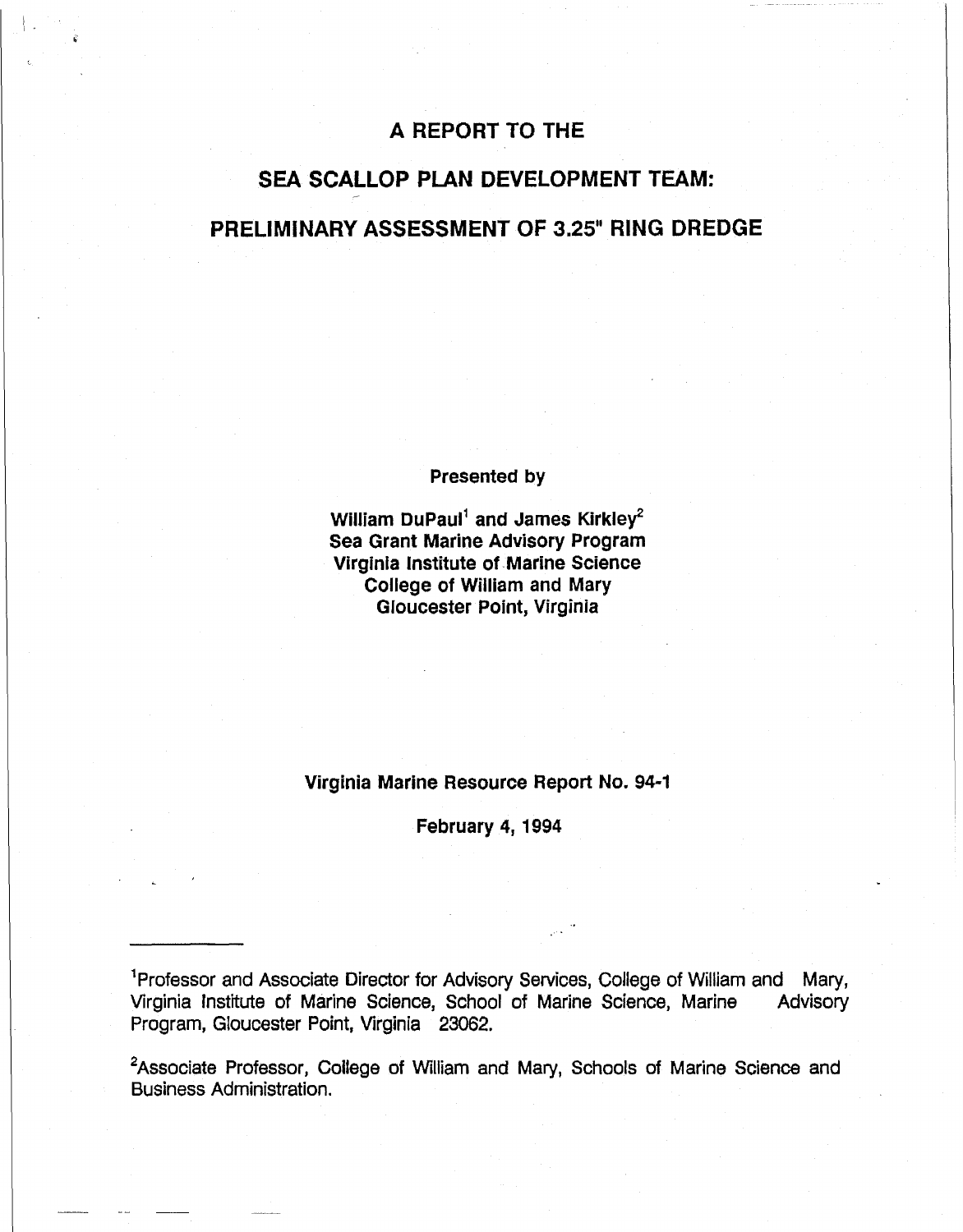#### **INTRODUCTION**

Three experimental trips have been completed: (1) September-October on Georges Bank and New England Area, (2) November on southern mid-Atlantic areas, and (3) November on northern mid-Atlantic areas. Data have not been completely analyzed, but results based on limited preliminary analyses indicates conflicting evidence about the  $3.25$ " rings. One conclusive result, however, is that there are large concentrations of juveniles in the southern mid-Atlantic resource area.

Georges Bank/New England:

The Georges Bank/New England trip suggests that the 3.25" ring will dramatically reduce the harvests of juveniles. Alternatively, the 3.25" ring will not allow the harvesting of juveniles on hard-bottom. *As* expected though, the 3.25" ring will permit harvesting of larger scallops ( $\geq 90$  mm)--the expected efficiency of the 3.25" ring dredge is 30-50% relative to the 3.00-inch ring dredge.

Unfortunately, minimal quantities of juveniles were found on Georges Bank or other New England resource areas. There were, however, some areas containing minor quantities of juveniles (e.g.,  $\leq 1.00$  basket per haul).

One problem observed during the Georges Bank trip was the presence of "hanginglinks". It is customary to leave badly worn links on the gear and install new links every 2-6 tows; major gear repairs occur at the end of watches. For vessels working hard bottom (i.e., rocks), Amendment #4 will impose a cost equal to about 1-2 lost tows per day. This issue will need to be addressed by management.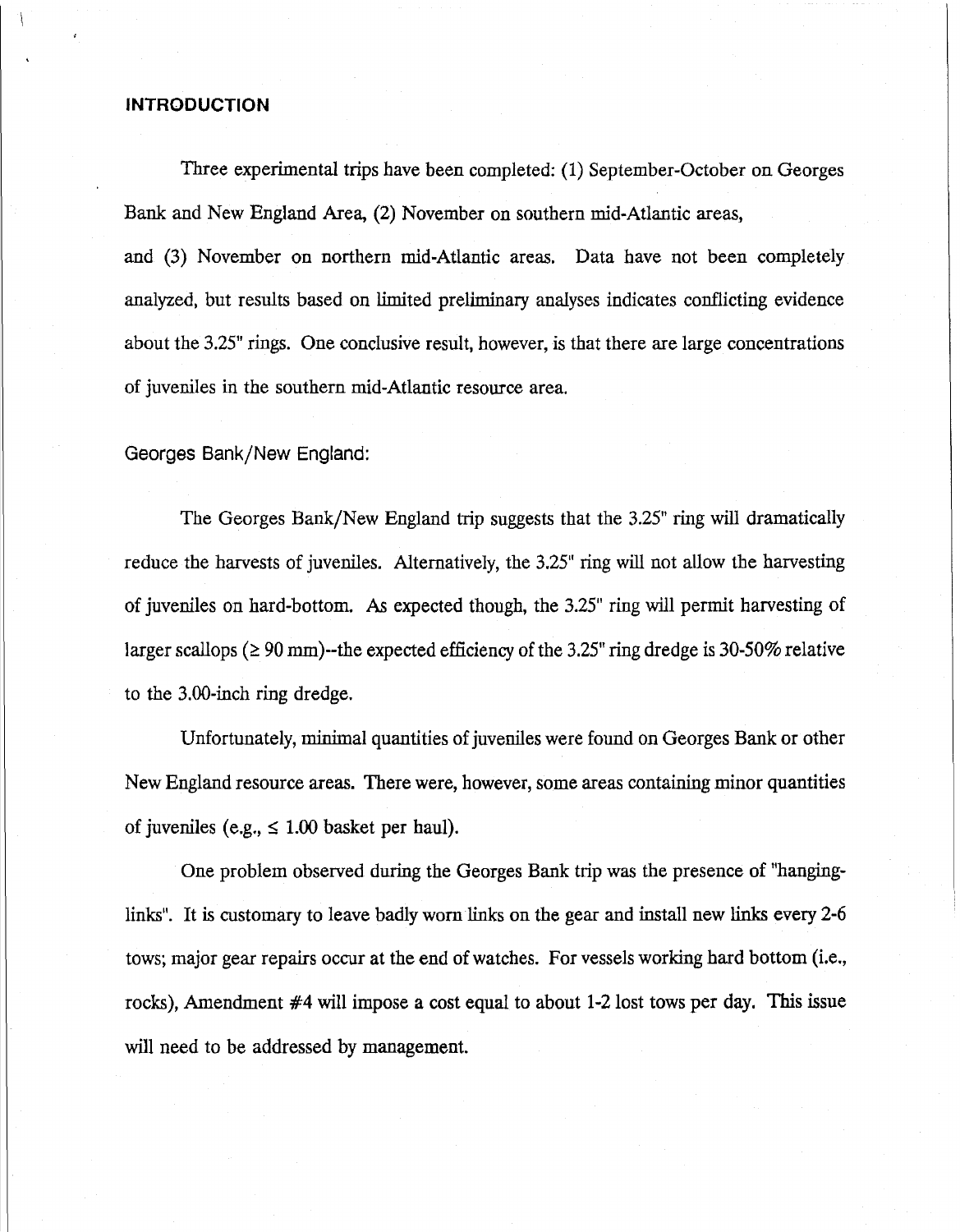#### Southern mid-Atlantic:

The experimental trip during November in the southern mid-Atlantic offered a different picture of the efficiency of the 3.25" ring dredge and the abundance of juveniles. The primary geographical area for this trip was Assateague to southern Chincoteague. Tows was made in shallow and deep water and on or near many recreational fishing areas (e.g., the Cigar and the Fingers). The bottom was primarily soft and contained sand, shells, and gravel; one area, however, was slab.

In terms of relative efficiency of landed product, the 3.25" ring was 82.6% as efficient as the 3.00-inch ring (19 vs. 23 50 lb. bags). For some tows, the 3.25" ring was more efficient than the 3.00-inch ring. Relative to escapement, results from the experimental tows provided conflicting evidence. For conventional tows with a loose tickler and one or no "turn-arounds", the 3.25" ring permitted escapement of juveniles (e.g., tows 10-156). On three tows  $(54, 56, \text{ and } 84)$ , the captain demonstrated that escapement by  $3.25$ <sup>"</sup> ring could be reduced. This was accomplished by tightening up the tickler, having two ticklers, and making two "tum-arounds" during a tow.

Relative to discards, the dominant size was 60-65 mm. Overall, there appeared to be relatively high abundance of scallops between 50 and 70 mm. In terms of harvests, the dominant size was 80-90 mm. Crew did shuck scallops as small as 55 mm, but this was only done for one watch.

#### Conclusions--southern mid-Atlantic trip:

The 3.25<sup>"</sup> ring dredge may not offer an effective method of preventing juvenile harvests. Fortunately, the market will likely restrict the harvesting of small scallops (e.g.,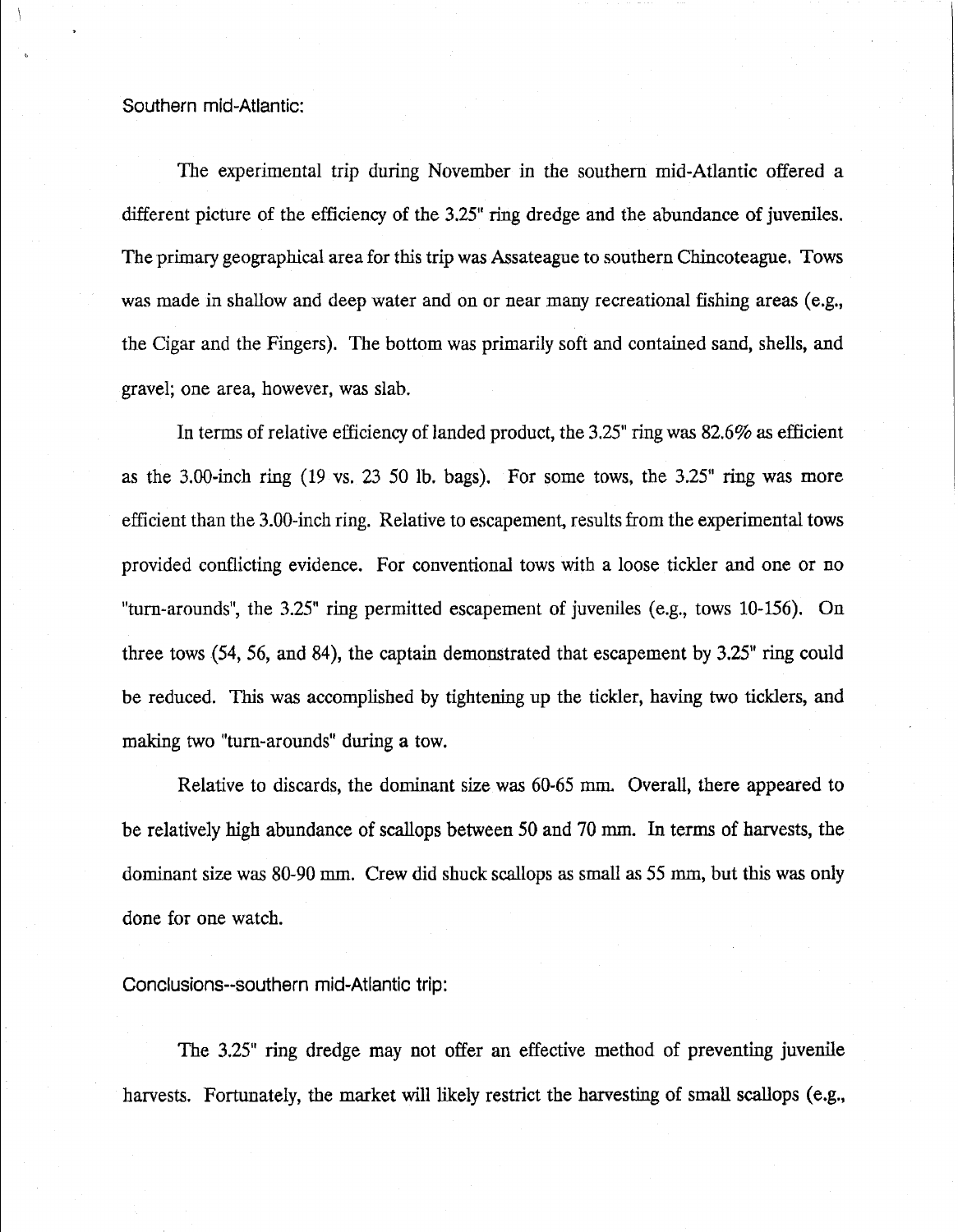$\geq 80$  MPP). The concern, however, is that scallops yielding counts less than 70 MPP can be harvested by the 3.25" ring dredge, at least on soft bottoms. Captains wanting to harvest the smaller scallops ( $\leq 80$  mm) will be able to do so in the southern mid-Atlantic resource area. There is little cost differential associated with making two turn-arounds and trashing up the dredge. At a price per pound of at least \$3.00 for 50 MPP scallops, a 7 man crew will be able to operate 16 hours per day and earn approximately \$1,200 per man for a 16 day trip  $(640,000 \text{ scallops}$  for 15 working days and 50 MPP yields 12,800 pounds).

Southern New England - Mid-Atlantic:

The November trip on the  $F/V$  Alpha Omega II covered the area from Southern New England to Virginia. The 3.25" ring dredge was  $76\%$  as efficient as the 3" ring dredge (632 vs. 825 lbs.). The captain demonstrated a great deal of interest in insuring that the 3.25" ring dredge was fishing as best it could. Data from selected tows is presented in the accompanying tables. These tows represent areas where small scallops comprised a large percent of the catch. Tow 40 is from an area off the Virginia/Maryland coast and it contained a large number of small (50-70 mm) scallops and some large (greater than 100 mm) scallops; notable was the absence of 89-90 mm scallops. In this case the 3.25" dredge was modestly successful in "releasing" small scallops and catching more larger scallops than the 3" ring dredge.

Data from a sequence of tows (Tows 55, 58, 59, 62) demonstrates a similar pattern, with the 3.25" dredge "releasing" more 50-70 mm scallops. Of interest is the significant "loss" of 80-90 mm scallops by the 3.25" dredge. The loss of 80-90 mm scallops by the 3.25" dredge appears to be the critical issue surrounding the "efficiency" of the dredge. Normally,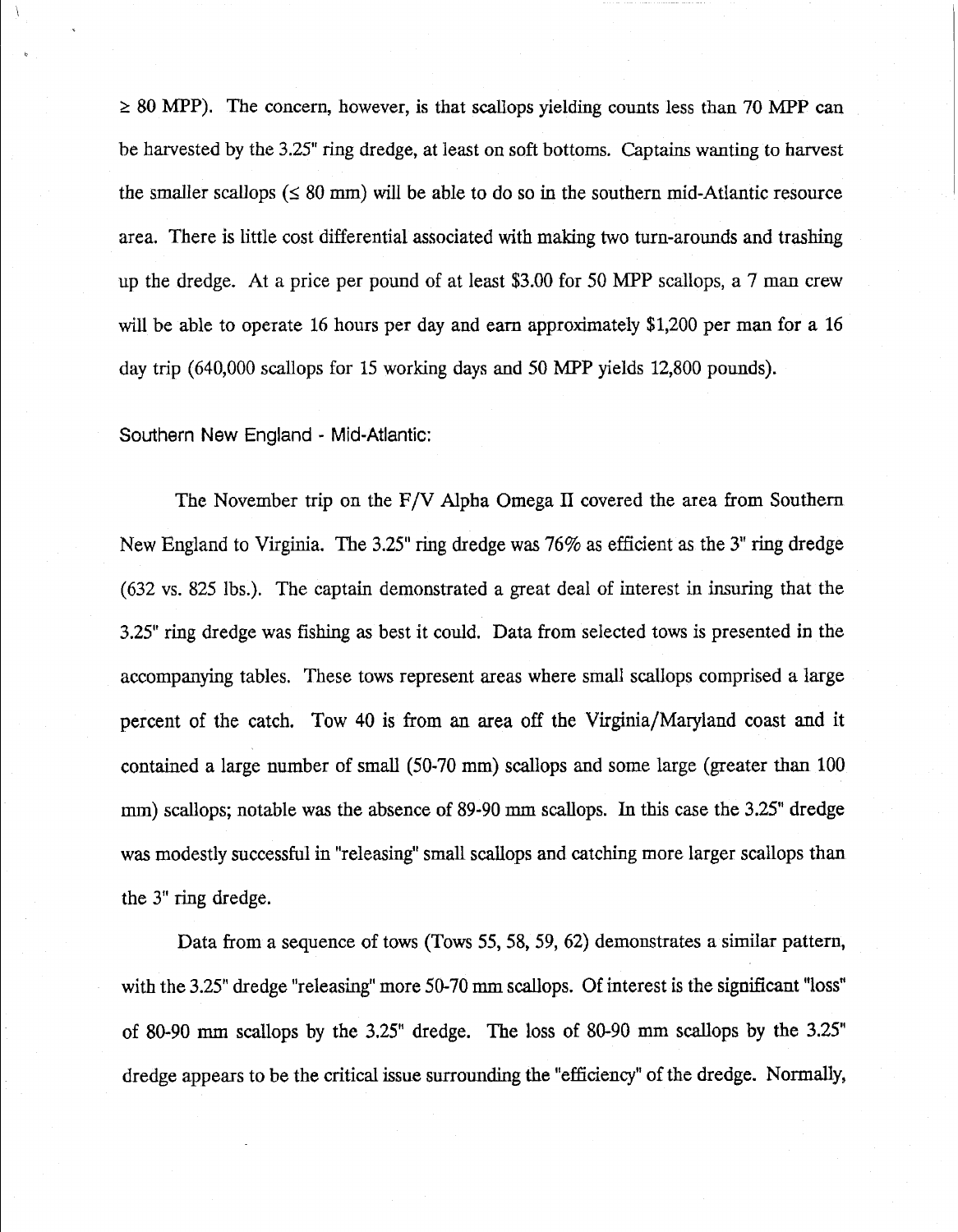harvested 80-90 mm scallops would be retained for shucking and consequently contribute to the total catch. In an area where the majority of scallops are less than 90 mm, the difference in catch by the 3.25" dredge is very noticeable.

Georges Bank - Great South Channel:

Data from a selected group of tows (Tows 223, 225, 226, 228, 231, 233) is presented in the accompanying figure as it demonstrates a unique characteristic of the 3.25" dredge. In areas where the majority of the scallops are greater than 90 mm, the 3.25" dredge will perform equally if not better than the 3<sup>"</sup> dredge. However, even in areas with a predominance of large scallops, the 3.25<sup>"</sup> dredge still does not perform well in the harvest of 80-90 mm scallops, therein from the standpoint of industry, is the perceived problem with the 3.25" ring dredge.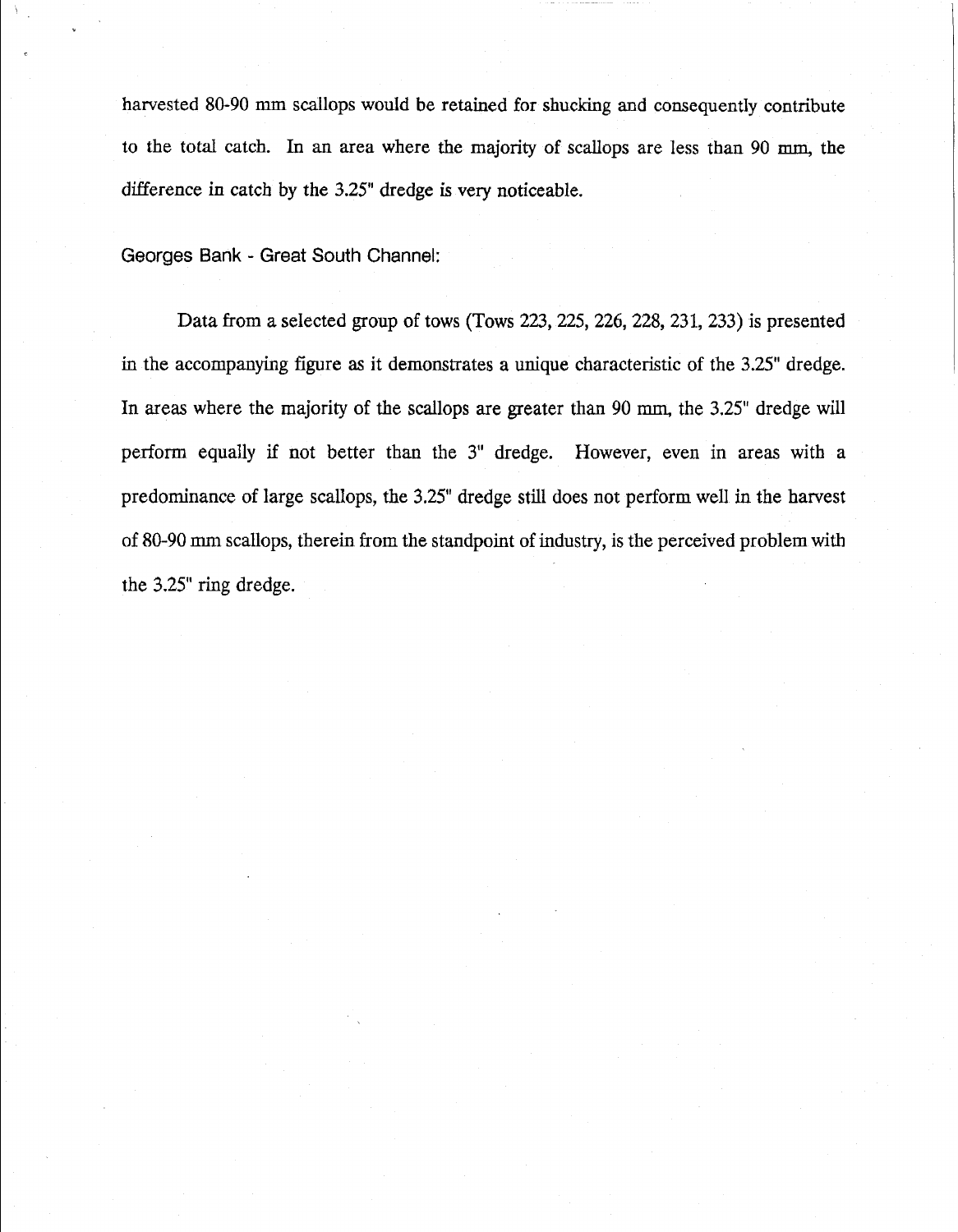### **PRELIMINARY RESULTS OF EXPERIMENTAL TRIP**

### **NOVEMBER 2 THROUGH NOVEMBER 13, 1993**

| Tow                                          | Catch        |              | Discards      | Loran                      | Depth |
|----------------------------------------------|--------------|--------------|---------------|----------------------------|-------|
| $3.00$ -inch                                 | $3.25$ -inch | $3.00$ -inch | $3.25 -$ inch | Beginning / Ending         | fm    |
|                                              |              |              |               |                            |       |
| $10 \quad 0.50$                              | $0.50+$      | 10.00        | 6.00          | 26875-41602<br>26875-41602 | 38.5  |
| $[45]$ <sup>*</sup><br>$1.00-$<br>86<br>[50] | $0.50+$      | 6.00         | 3.00          | 26870-41330<br>26861-41365 | 29.0  |
| 1.00<br>155<br>[50]                          | 0.88         | 4.00         | 1.00          | 26878-41412<br>26875-41414 | 31.0  |
| 1.75<br>126<br>$[55]$                        | 2.75         | 25.00        | 11.00         | 26864-41375<br>26877-41406 | 29.0  |
| 1.13<br>13<br>$[45]$                         | 0.75         | 1.00         | 0.25          | 26867-41664<br>26870-41705 | 38.5  |
| 0.88<br>83<br>[50]                           | 0.75         | 1.00         | 0.50          | 26891-41450<br>26886-41405 | 29.0  |
| $1.00 -$<br>18<br>[50]                       | 0.63         | 2.00         | 0.75          | 26872-41753<br>26873-41755 | 32.5  |
| 156<br>0.50<br>[45]                          | 0.88         | 1.00         | 0.50          | 26875-41412<br>26875-41412 | 31.0  |
| 1.00<br>54<br>[50]                           | 0.88         | 25.00        | 20.00         | 26852-41775<br>26861-41759 | 35.0  |
| 0.75<br>56<br>[45]                           | 0.88         | 22.00        | 20.00         | 26887-41708<br>26868-41664 | 34.0  |
| 84 1.06<br>$[45]$                            | 1.00         | 3.00         | 3.00          | 26885-41404<br>26873-41375 | 28.5  |

"Length of tow time--minutes

NOTE: Total difference in landed product was 4-50 lb. bags or approximately 200 pounds (23 vs. 19 bags)

Average landed meat counts:  $3.00 = 28.00$  vs.  $3.25 = 24.30$ 

Range of landed counts: 3.00:20-69 MPP; 3.25:20-65 MPP.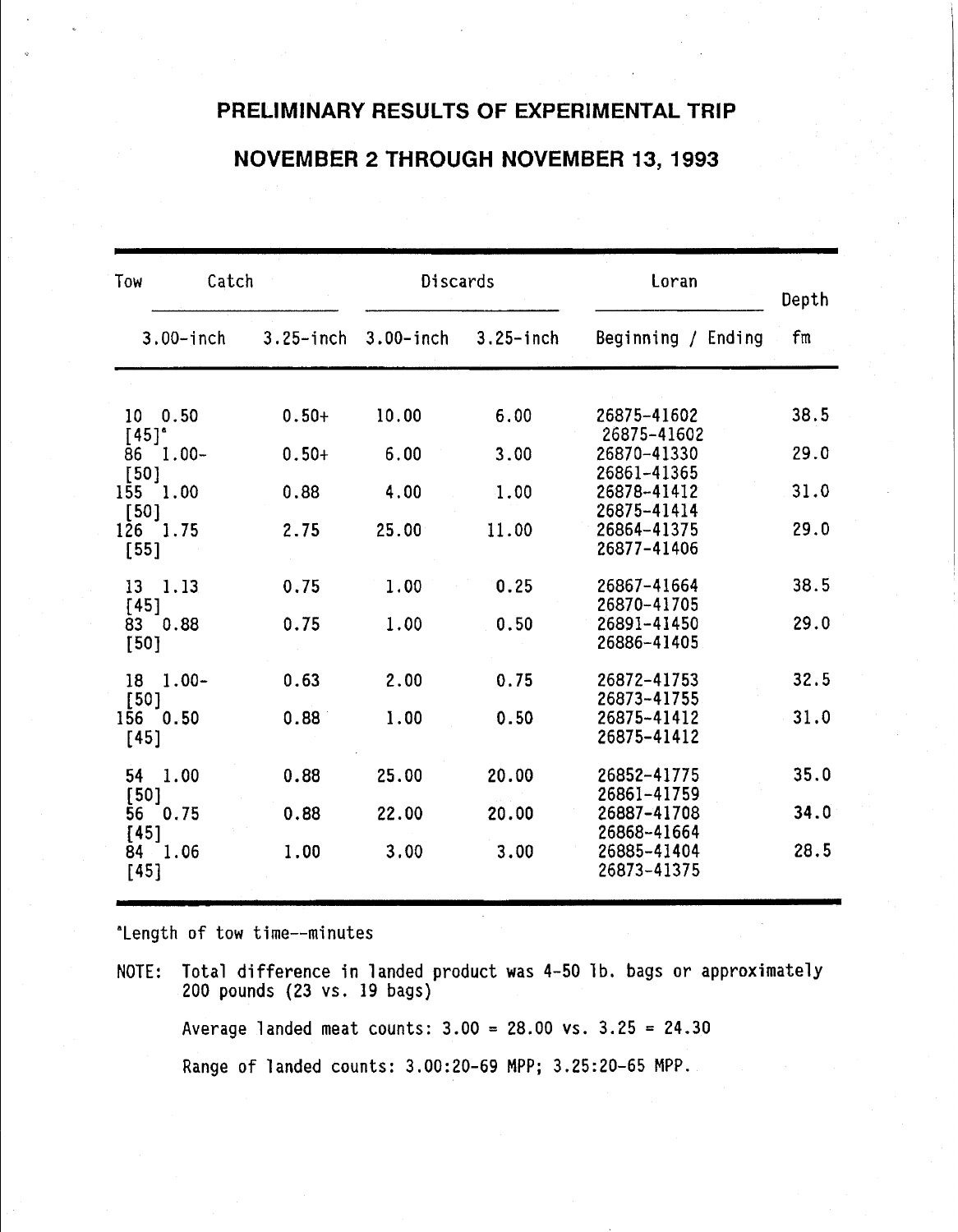# COMPARISON OF 3 VS. 3.25-INCH RING CATCH

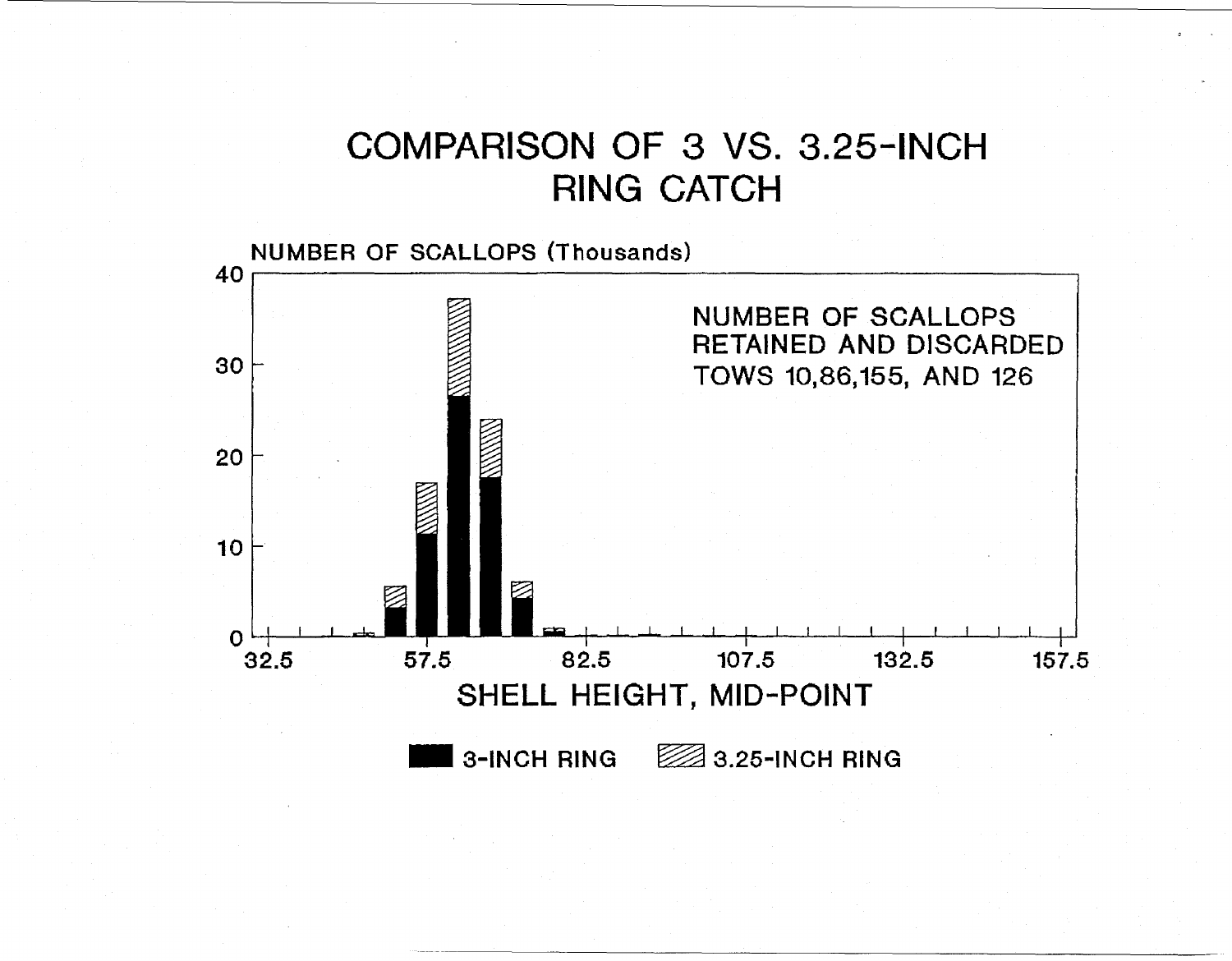# COMPARISON OF 3 VS. 3.25 INCH RING **CATCH**

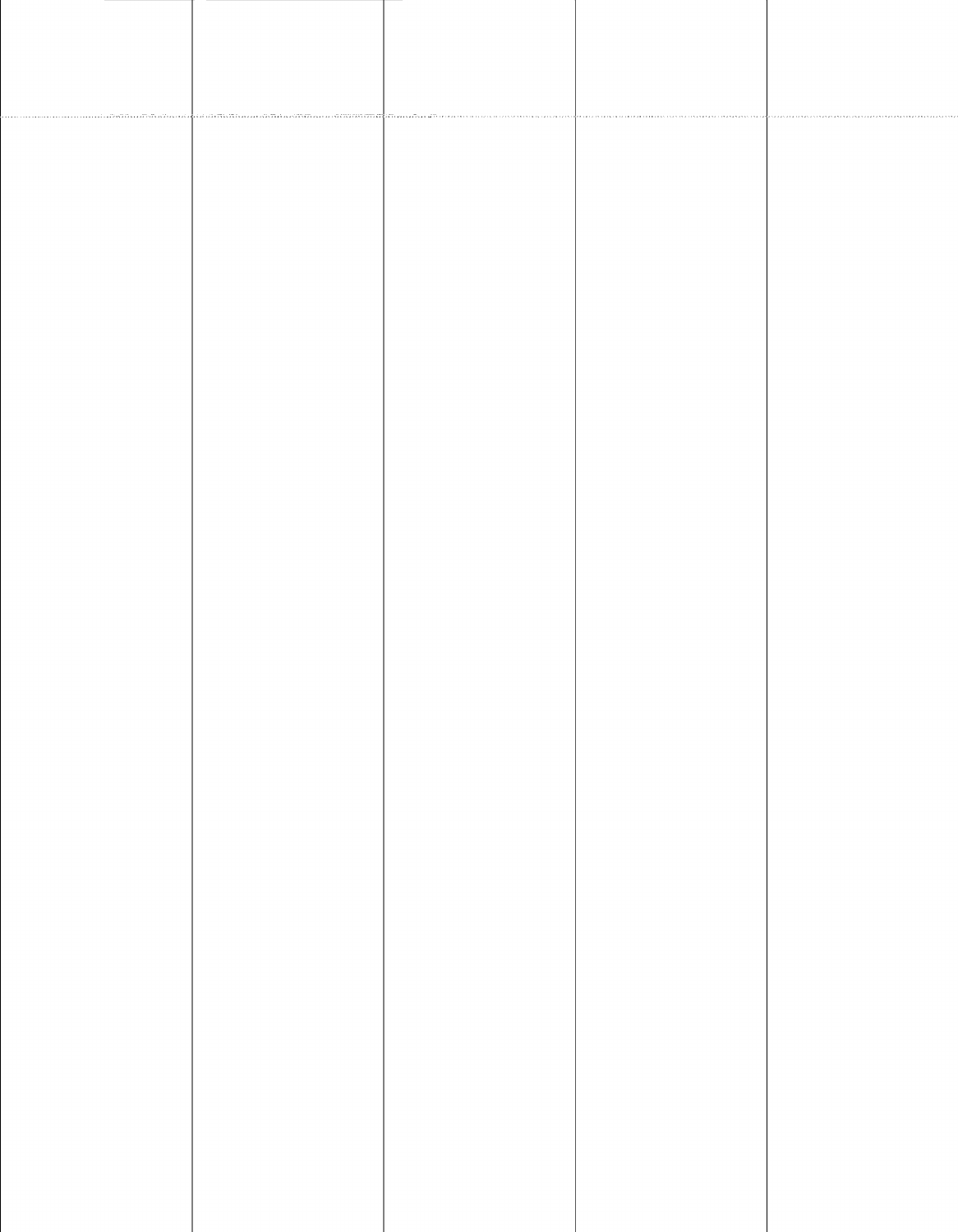**SHELL HEIGHT FREQUENCIES F/V ALPHA & OMEGA TOWS 55,58,59,62** 



3" RINGS  $\sqrt{\frac{7}{2}}$  3.25" RINGS

| <b>ITOW DATA</b> |       |       | <b>CATCH (BASKETS)</b> |             |              |
|------------------|-------|-------|------------------------|-------------|--------------|
| TOW #            | LORAN |       | <b>RET</b>             | <b>DISC</b> | <b>TOTAL</b> |
| 55               | 26870 | 41642 | 1.75                   | 3.2         | 4.95         |
| 58               | 26845 | 41765 | 0.75                   |             | 1.75         |
| 59               | 26836 | 41807 | 2.25                   |             | 3.25         |
| 62               | 26835 | 41859 |                        | 0.5         | 2.5          |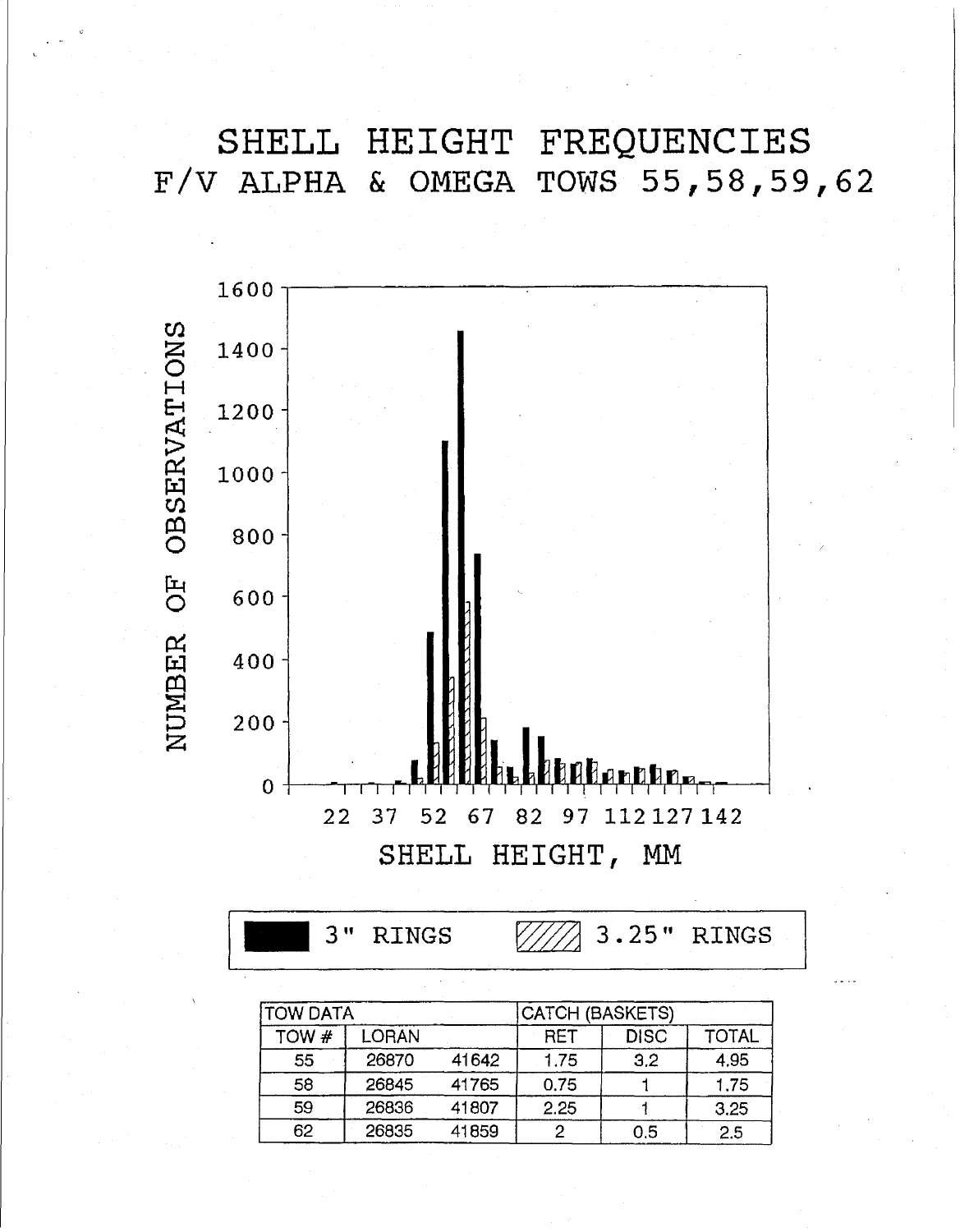## SHELL HEIGHT FREQUENCIES F/V ALPHA & OMEGA TOW 40



| <b>ITOW DATA</b> |       |       | CATCH (BASKETS) |             |              |
|------------------|-------|-------|-----------------|-------------|--------------|
| TOW#             | LORAN |       | <b>RET</b>      | <b>DISC</b> | <b>TOTAL</b> |
| 40               | 26832 | 41989 | 1.25            | 3,5         | 4.75         |